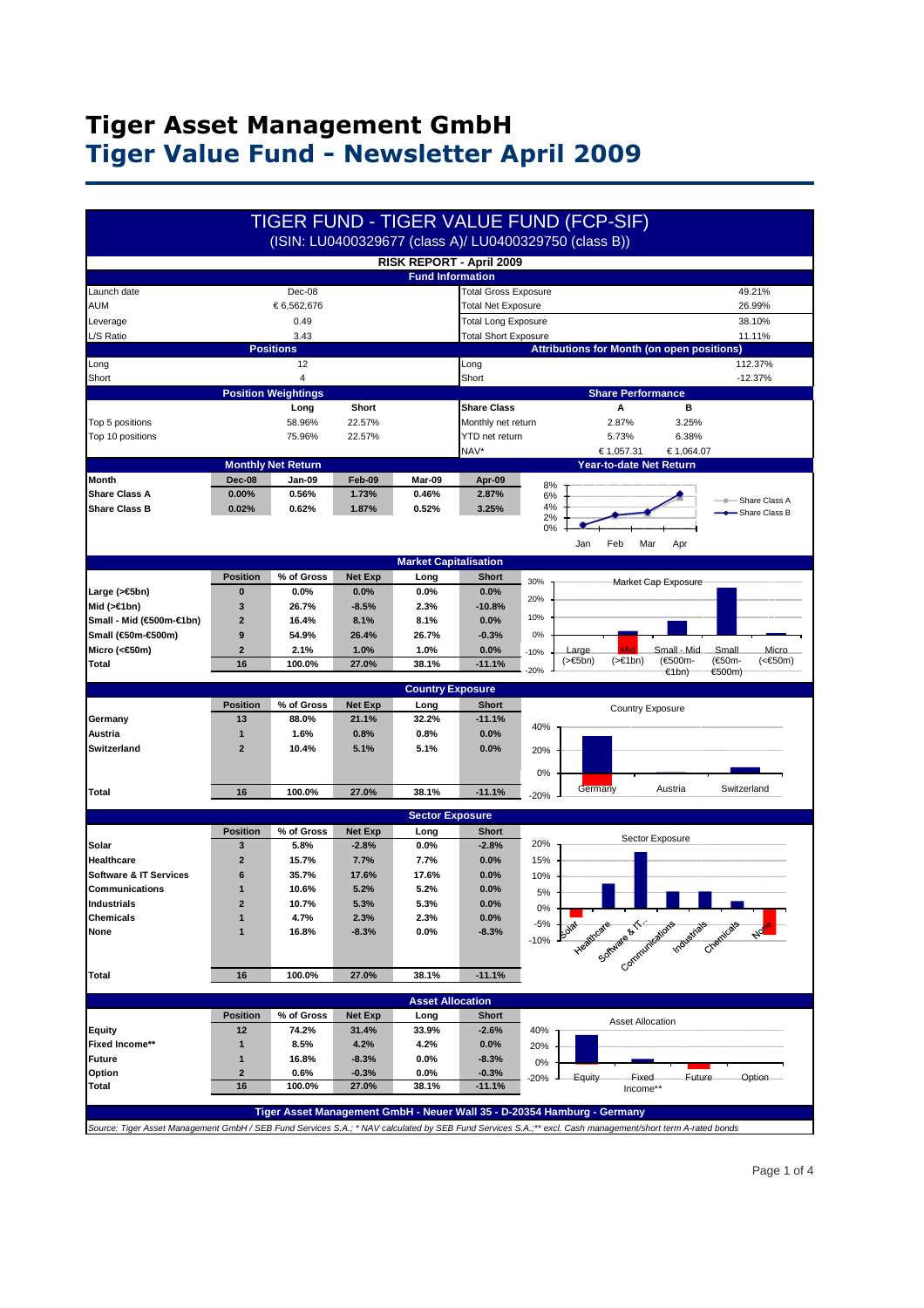### **Tiger Asset Management GmbH Tiger Value Fund - Newsletter April 2009**

# **Tiger Value Fund – April 2009**

### O **Returns: Up 2.87% (class A)/3.25% (class B)**

 The Tiger Value Fund had a good month with a net return of 2.87% for share class A and 3.25% for share class B, making a cumulative  $+5.73\%$  for class A and  $+6.38\%$  for class B in the yearto-date.

#### O **Commentary: Net long exposure, strong attributions from GXI**

We achieved our performance with an average net long exposure of 27% (average gross exposure: 50%). In April we increased our short exposure and hedged our fund via MDAX Futures and single shorts but also took some profits at 5 single shorts. While our hedge cost us 55bp and the shorts 27bp, the longs added 370bp.

Our position in Gerresheimer (GXI) which we highlighted in our March newsletter was the strongest contributor with 145bp. We booked some of the profits as we feel that the current valuation is vulnerable to a pullback. On the negative side our short position in a solar company (-60bp) rebounded in line with low quality assets. We continue to believe that their margins will come under pressure and that they will substantially miss analyst consensus 2009. Nevertheless, we booked a partial stop-loss.

#### o **Discussion: Special situation at Fabasoft, Jenoptik Convertible**

We started to allocate small parts of our assets in less liquid assets but at highly attractive risk reward ratios:

We bought Fabasoft (FAA) a well positioned Austrian provider of standardized software for electronic government and strong growth prospects. It's CEO Leopold Bauernfeind and major shareholder issued a voluntary offer to purchase Fabasoft shares at  $\epsilon$ 1.6 up to a stake of 75%. We estimated that the company's current net cash position is at around  $\epsilon$ 2 per share, i.e. Bauernfeind tried to acquire his company for free. He acquired 7.4% via his offer bringing his stake to nearly 70%. In March we scaled in at  $\epsilon$ 1.55 getting an even better deal than Bauernfeind. Needless to mention that the huge ask sides of the order book disappeared and FAA shares rallied 50% after the offer period ended. We stay patient for now and expect a special dividend and payback of our investment soon.

While we wouldn't invest in Jenoptik (JEN) shares currently, we spotted the Jenoptik convertible with a yield to maturity of  $> 15\%$ . Although 50% of Jenoptik's business depends on cyclical end markets such as automotive and semiconductors, it's profitable and stable defensive division with 5-10 years visibility offers a comfortable downside protection for investors. In addition its existing credit lines which could be used to refinance the  $\epsilon$ 62m convertible bond on 23 July 2009 as well as its strong shareholder base and a management which is keen to repurchase its convertibles prior to maturity from us, limits our investment risk. We feel very comfortable with our investment in Jenoptik convertibles where we see no downside.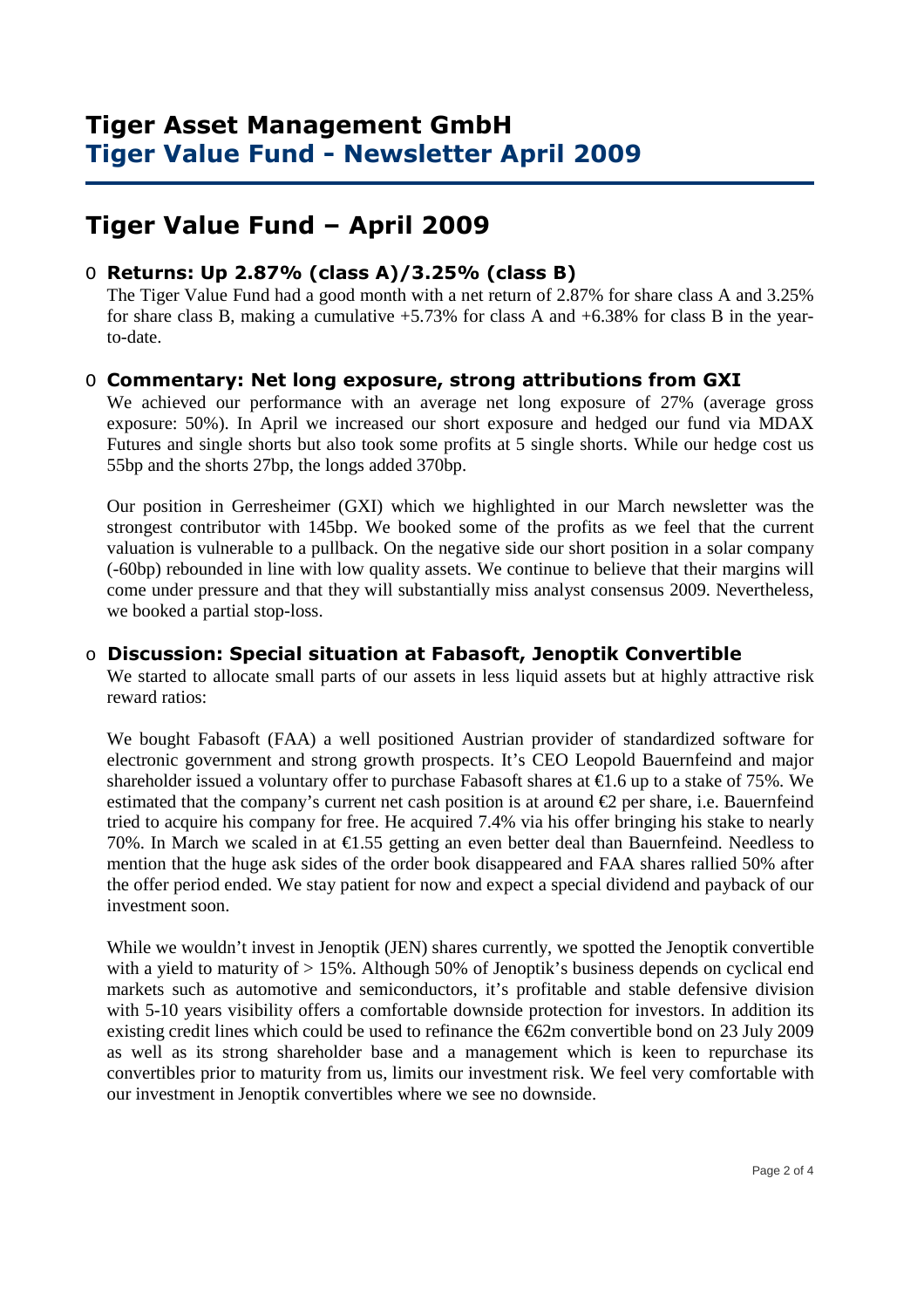#### o **Outlook: Make sure you dance close to the emergency exit**

Although there are good reasons to believe in a v-shaped recovery and why the current rally might continue, we would wary about a stronger pullback and currently feel more comfortable to run the fund at lower net long exposure levels.

We continue to find many assets which offer attractive risk reward ratios and build core positions where we foresee strong catalysts or we can get actively involved to force change.

Should you have any questions regarding the fund, our current portfolio positions or anything else please feel free to contact us via phone  $(+49 \ 40 \ 226 \ 32 \ 35 - 12)$  or e-mail (matthias.rutsch@tiger-am.com).

## *The Tiger Value Fund Desk, 12th May 2009*

 *Matthias Rutsch Marc Schädler*